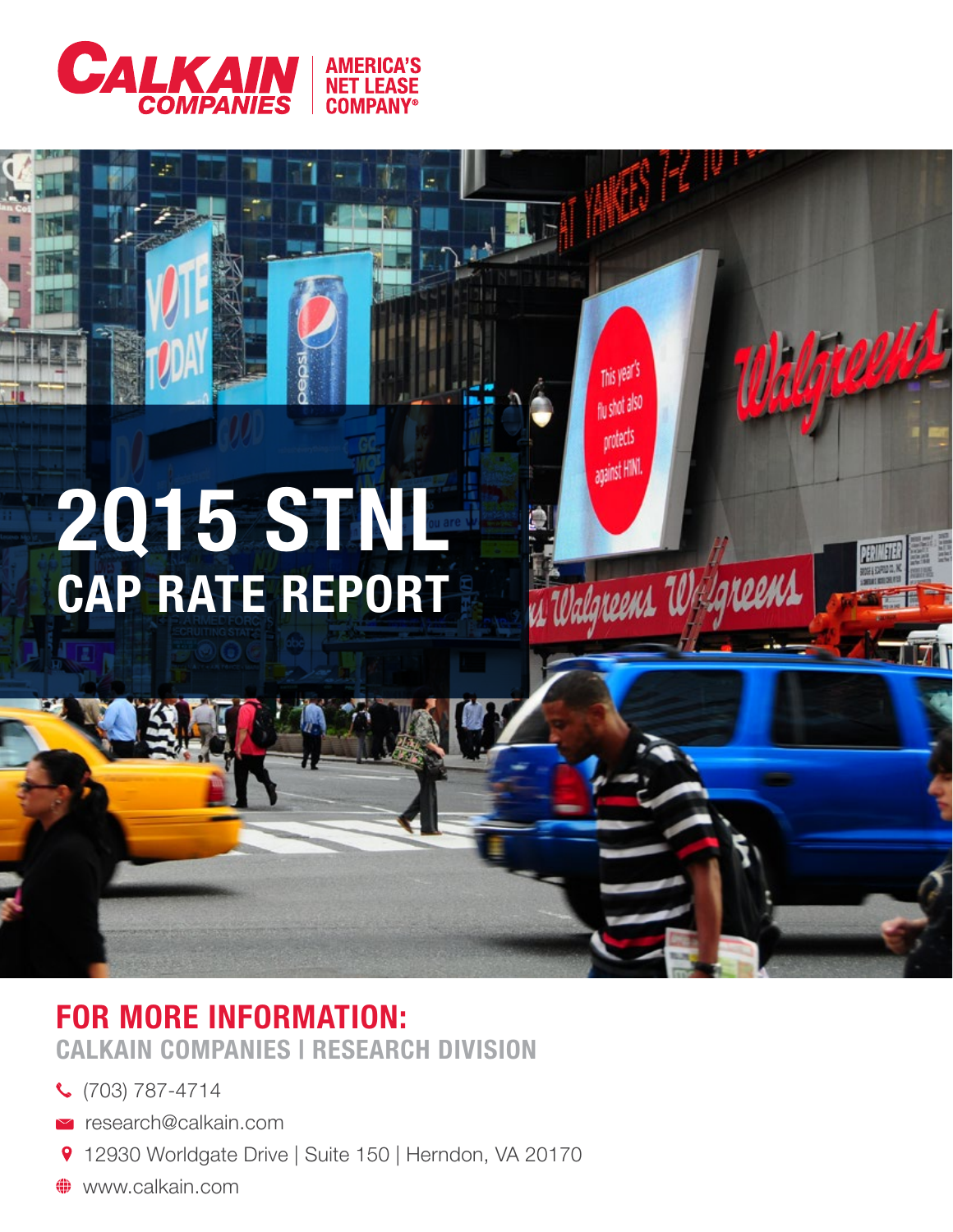

# KEY TAKEAWAYS:

- Dollar Stores experienced a significant drop in average cap rates in 2Q15, primarily due to newer supply and a change in buyer profile from institutional investors to private individuals.
- Rite Aid is masking a flat or upward cap rate trend in the Pharmacy sector, as cap rates continue to compress amid strong corporate performance.
- More Rite Aid owners are selling their properties. The tenant constituted 38.7% of Pharmacy sales in 2Q15, up from 12.1% in the first quarter. However, we expect this number to decrease going forward as more seasoned Walgreens and CVS stores are brought to market.
- Auto Parts and QSR pricing was flat. Bank cap rates decreased amid newer supply.

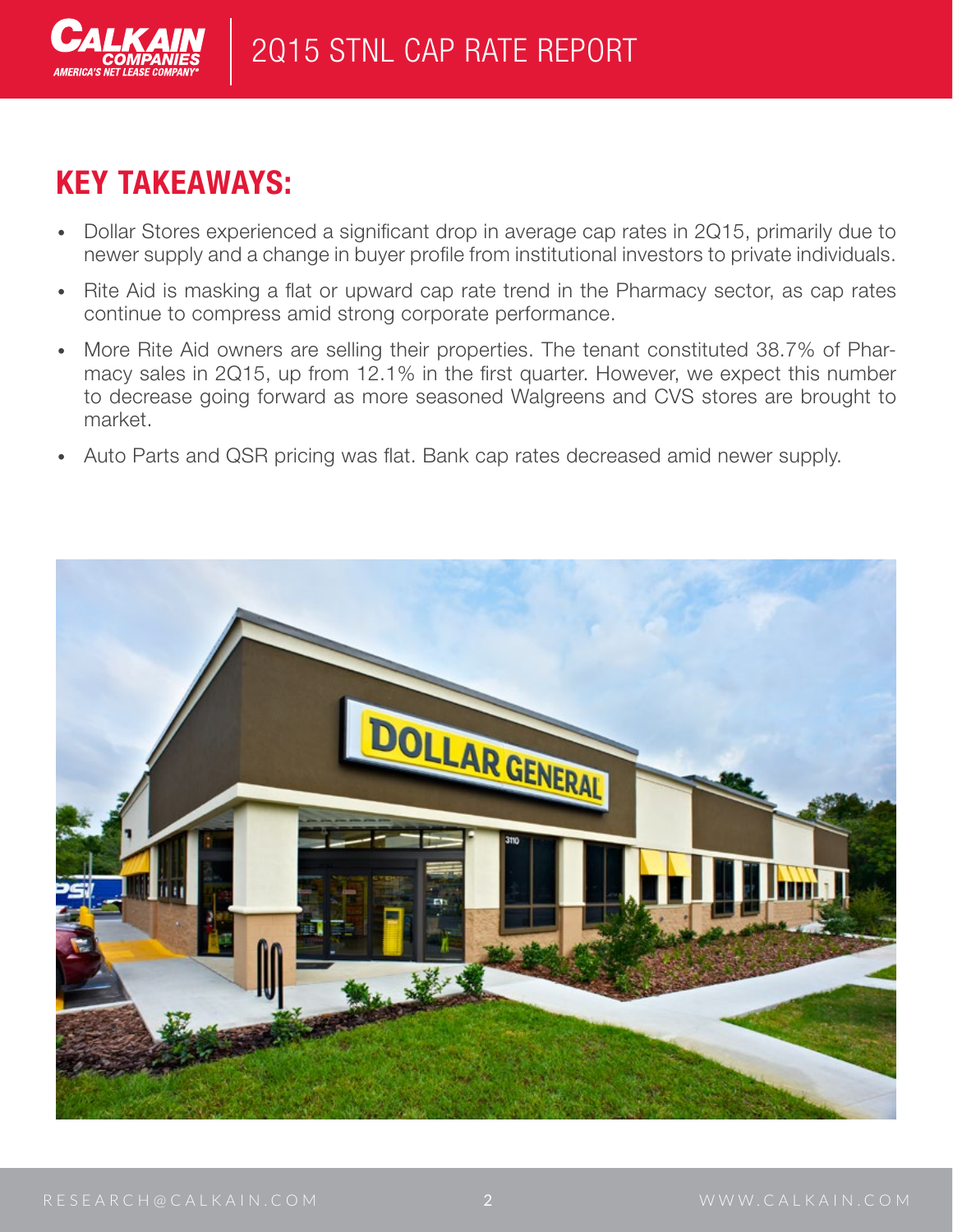

# I. 2Q15 OVERVIEW

Table I below reports average cap rates and lease years at sale for each tenant category in 1Q15 and 2Q15, along with a low and high cap rate range. The two end columns in red show quarter-over-quarter change in cap rates and average lease years.

| <b>TENANT</b><br><b>CATEGORY</b> | 1015  |                    |             |                            |                              | <b>2Q15</b> |                    |             |                            |                              | <b>CAP</b>           | <b>LEASE</b>          |
|----------------------------------|-------|--------------------|-------------|----------------------------|------------------------------|-------------|--------------------|-------------|----------------------------|------------------------------|----------------------|-----------------------|
|                                  | LOW   | AVG.<br><b>CAP</b> | <b>HIGH</b> | $(1)$ AVG.<br><b>LEASE</b> | <b>SAMPLE</b><br><b>SIZE</b> | <b>LOW</b>  | AVG.<br><b>CAP</b> | <b>HIGH</b> | $(1)$ AVG.<br><b>LEASE</b> | <b>SAMPLE</b><br><b>SIZE</b> | <b>RATE</b><br>(AVG) | <b>YEARS</b><br>(AVG) |
| <b>Auto Parts</b>                | 4.70% | 6.55%              | 10.59%      | 8.5                        | 31                           | 4.53%       | 6.49%              | 9.50%       | 8.9                        | 24                           | $-0.06$              | $+0.4$                |
| Bank*                            | 4.15% | 5.59%              | 7.25%       | 7.2                        | 25                           | 3.67%       | 4.83%              | 6.57%       | 10.4                       | 12                           | $-0.76$              | $+3.2$                |
| <b>Bank</b><br>excl. CA*         | 4.15% | 5.72%              | 7.25%       | 6.1                        | 21                           | 3.94%       | 5.22%              | 6.57%       | 10.0                       | $\overline{7}$               | $-0.50$              | $+3.9$                |
| C-Store*                         | 4.17% | 5.18%              | 6.00%       | 13.4                       | 12                           | 3.29%       | 5.45%              | 8.25%       | 12.4                       | 17                           | $+0.27$              | $-1.0$                |
| <b>Dollar</b><br><b>Store</b>    | 5.80% | 7.29%              | 12.00%      | 10.6                       | 51                           | 6.00%       | 6.99%              | 9.33%       | 11.4                       | 32                           | $-0.30$              | $+0.9$                |
| <b>Dollar</b><br>General<br>Only | 6.10% | 7.45%              | 12.00%      | 10.9                       | 30                           | 6.00%       | 6.85%              | 8.45%       | 12.4                       | 25                           | $-0.60$              | $+1.5$                |
| <b>Pharmacy</b>                  | 4.50% | 6.33%              | 11.72%      | 12.6                       | 58                           | 4.40%       | 6.39%              | 9.50%       | 11.1                       | 31                           | $+0.06$              | $-1.5$                |
| Pharmacy<br>excl. Rite<br>Aid    | 4.50% | 6.23%              | 11.72%      | 13.7                       | 51                           | 5.35%       | 6.33%              | 8.55%       | 12.1                       | 19                           | $+0.1$               | $-1.6$                |
| <b>QSR</b>                       | 3.75% | 6.20%              | 9.11%       | 13.7                       | 69                           | 2.30%       | 6.15%              | 13.14%      | 12.7                       | 100                          | $-0.05$              | $-1.1$                |
| <b>AVERAGE/</b><br>TOTAL         |       | 6.39%              |             | 11.7                       | 246                          |             | 6.22%              |             | 11.8                       | 216                          | $-0.17$              | $+0.1$                |

## TABLE I

(1) Avg. Lease Years is the average lease years remaining at sale for properties sold in the category. We are able to obtain lease year data for appx. 71% of comps.

An increase in average lease years is an indication of supply change, primarily new construction or lease renogtiation

In theory, we would expect a change in Avg. Cap Rate and change in Avg. Lease Years to be directionally opposite.

\* As asterik indicates the sample size was too small to achieve a 95% confidence level. Reference "Methodology and Disclosures."

Copyright © 2015 Calkain Companies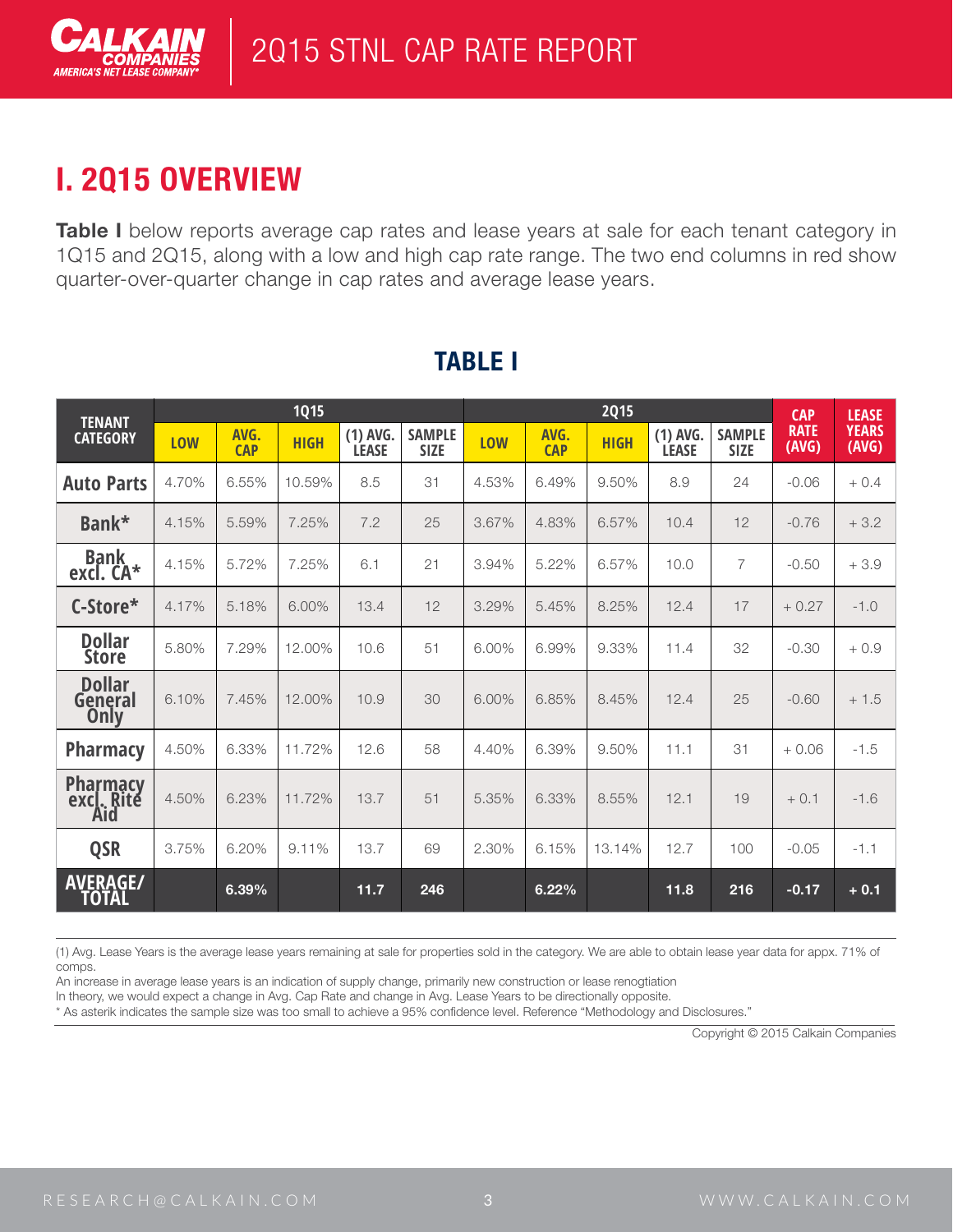

#### AUTO PARTS

Cap rates for auto related STNL properties, primarily Advance Auto, Autozone, O' Reilly, and PepBoys, were flat, with a small decline of -6 basis points from the first quarter. Average lease years at sale were up slightly by  $+ 0.4$  years.

#### BANK

As a category, average cap rates for banks were down -76 basis points. Much of this is due to newer properties being sold, with average lease years at sale up +3.2 years. A large number of Citibanks were sold in CA during the 2nd quarter, distorting the average. If California bank sales are removed, average cap rates are down -50 basis points while lease years are up +3.9.

#### DOLLAR STORE

Average cap rates for Dollar Stores declined a remarkable -30 basis points in the 2nd quarter. This was due to two reasons. First, a dramatic increase in the supply of newly constructed Dollar Generals coming to market. Average lease years at sale for Dollar Generals shot up +1.5 years, reflecting the increased presence of new 15-year NNN deals, while average cap rates decreased -60 basis points. Dollar Generals constituted 78% of the Dollar Store category in 2Q15.

Second, REITs, by in-large, have stopped purchasing Dollar Stores, with only legacy forward commitments trading. With no wholesale exit for developers, they are relying on private buyers to sell properties. This is more work, but it also yields a lower cap rate, creating downward demand-side pressure on average cap rates.

Finally, Family Dollar stores experienced some compression due to an increase in deals with 3-year rent bumps and 15-year NNN terms. However, sales velocity is down due to uncertainty over the Dollar Tree/Family Dollar merger.

#### PHARMACY

As a category, Pharmacy remained relatively flat in the 2nd quarter, with cap rates increasing +6 basis points. However, average lease years at sale decreased a significant - 1.5 years, indicating limited new construction or supply growth. If you remove Rite Aid, looking only at CVS and Walgreens, average lease years at sale in the second quarter fell -1.6 years, but cap rates increased a significant +10 basis points. We believe this indicates continued declines in Rite Aid cap rates are masking flat, or possibly increasing, cap rates for CVS and Walgreens, especially in lieu of recently announced store closings. Moreover, Rite Aid owners are beginning to capitalize on attractive rates by selling their properties, and the tenant's share of Pharmacy sector sales increased precipitously in the 2nd quarter. Still, with Walgreens announcing a number of corporate changes, such as merging with Boots Alliance, and older supply entering the market, we expect the pendulum to swing away from Rite Aid later in the second half of the year. Chart I summarizes this trend quantitatively.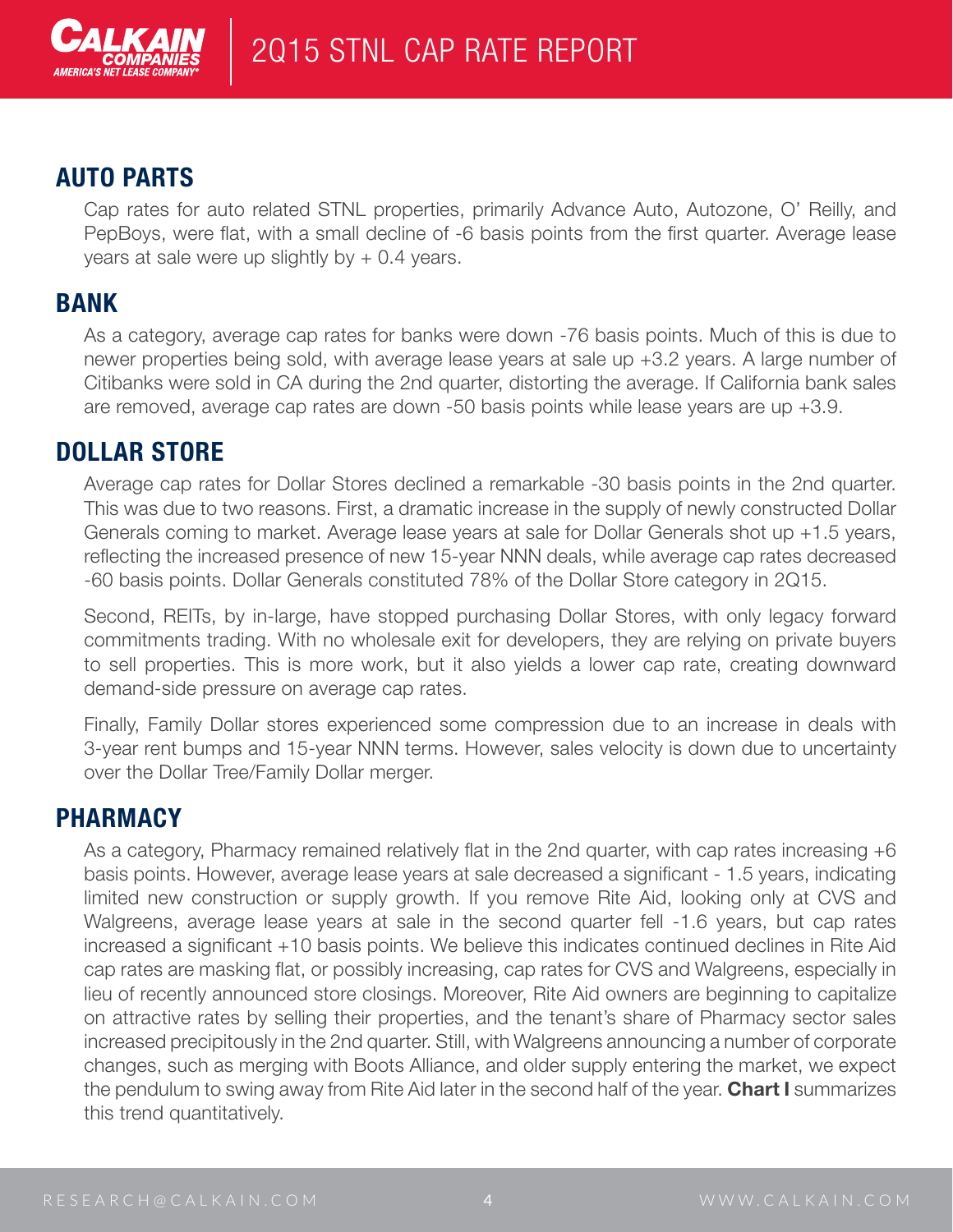

# DISTRIBUTION OF PHARMACY SALES TO RITE AID, WALGREENS & CVS



#### CHART I

Across all categories, retail cap rates decreased slightly by -17 basis points, while lease years remained flat. We believe this confirms the view of generally decreasing cap rates and limited overall supply growth.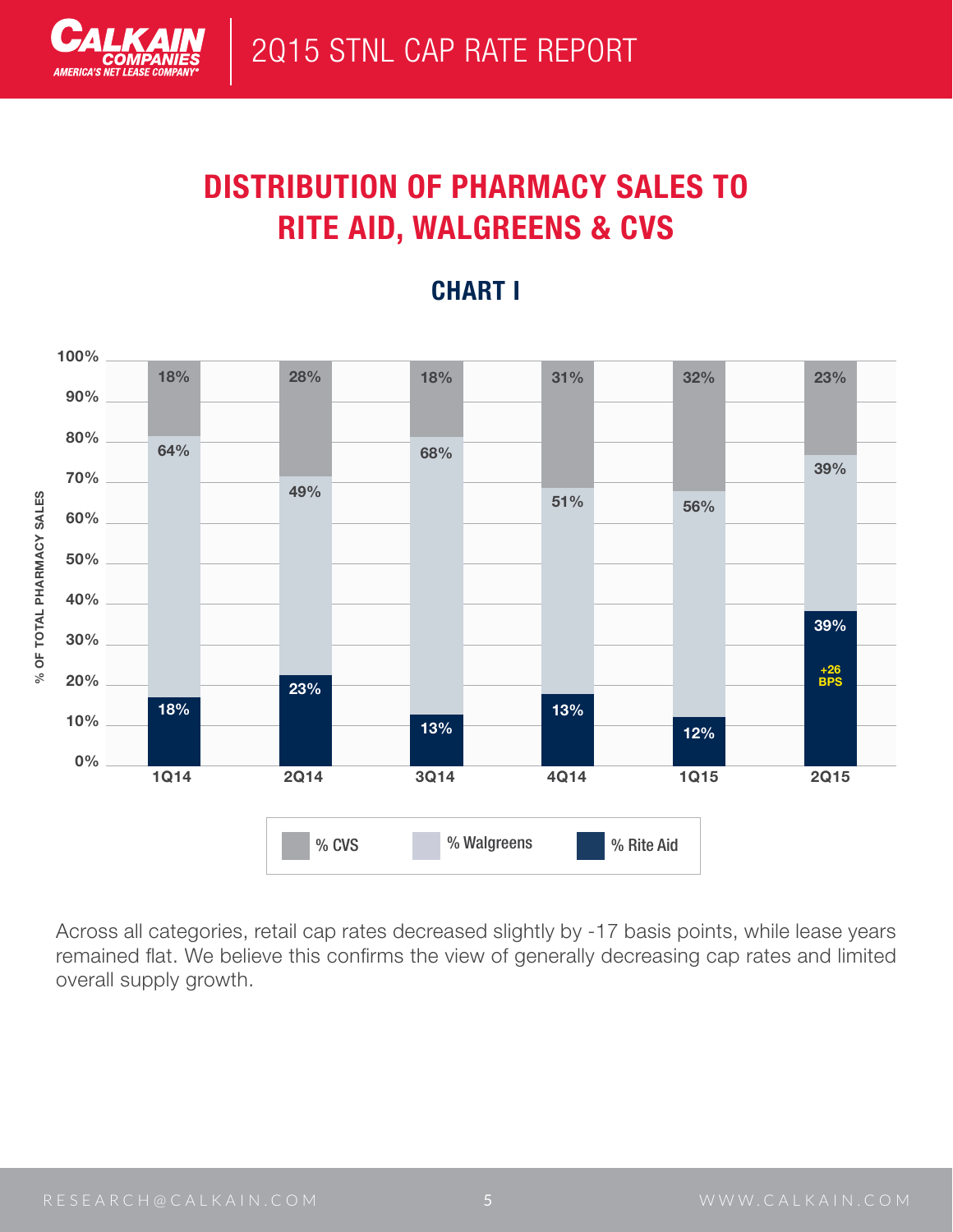

# II. MACROECONOMIC OUTLOOK

From a macroeconomic perspective, **Chart II** indicates a number of trends, notably focusing on spreads between STNL cap rates and Treasury securities. While cap rates are at all-time lows, and conventional wisdom would seem to indicate they're not likely to go lower; given that Treasuries are yielding rates that effectively can't go any lower, one conclusion you could draw is that cap rates could actually compress further if spreads returned to historical norms.

That being said, we don't believe more than incremental cap rate compression from this point forward in the absence of some extraordinary event.

It appears the Federal Reserve may well make a move on interest rates in the 3Q however it's likely to be a token gesture, if at all.

# STNL RETAIL CAP RATES VS. 10 YEAR NOMINAL T-BILLS



### CHART II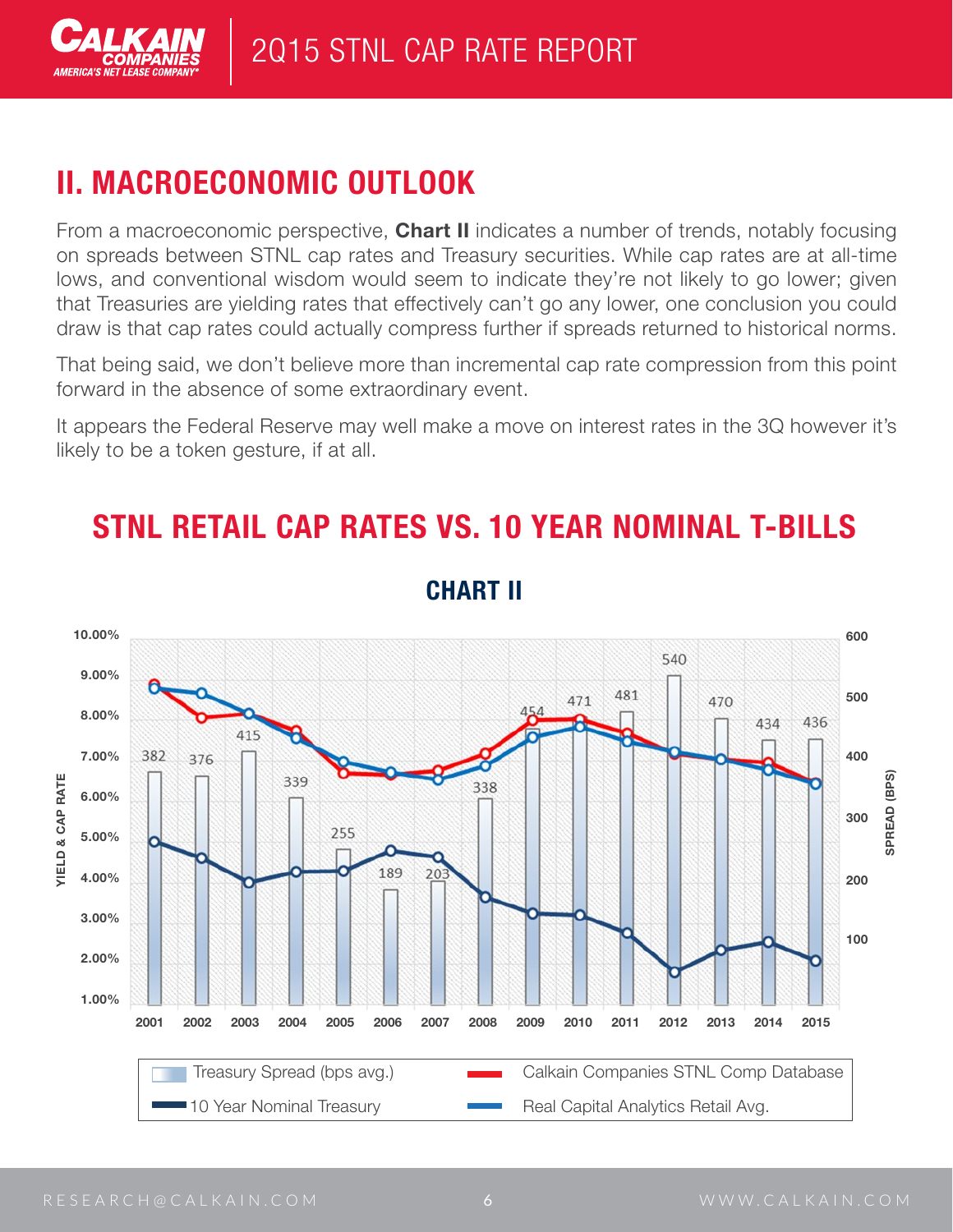



#### A NOTE TO OUR READERS

Calkain has dramatically changed the format of its cap rate report to make it more useful, consistent, and transparent. Our trend reports will now be released quarterly, using the procedures and comp sources highlighted in the "Methodology and Disclosures" section.

Previously, our reports only covered changes in cap rate. We now track lease years remaining at sale as well, to understand how the supply of STNL properties is changing. Finally, we added sample sizes to give context to our numbers. If you have any questions or suggestions for improvement, please email our Research Analyst, Hamza Rashid at research@calkain.com.